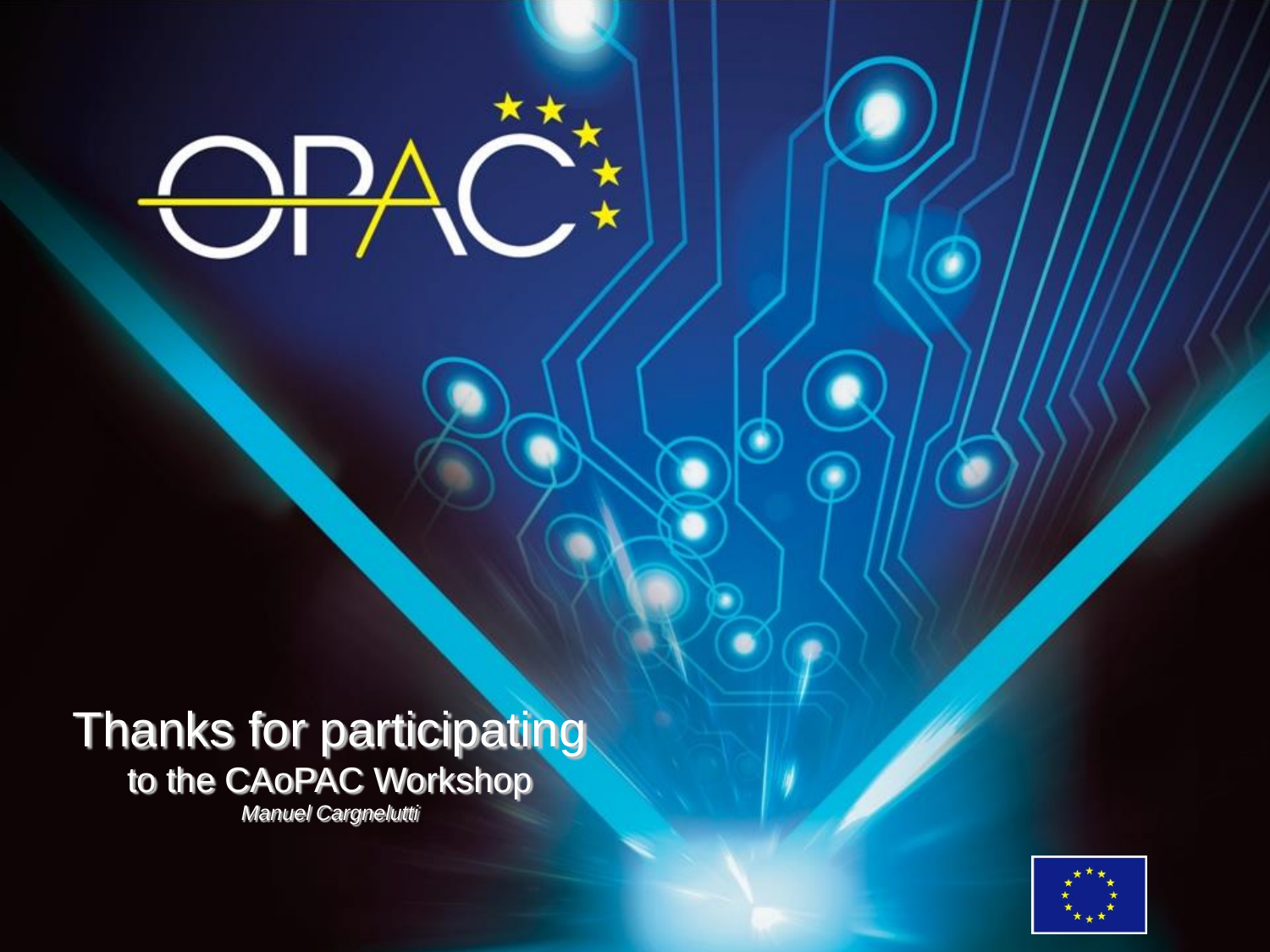# The value of CAoPAC



- Organize a whole event from scratch ø
- limited time-frame ă.
- limited resources ă.
- attention to every detail  $\ddot{\bullet}$

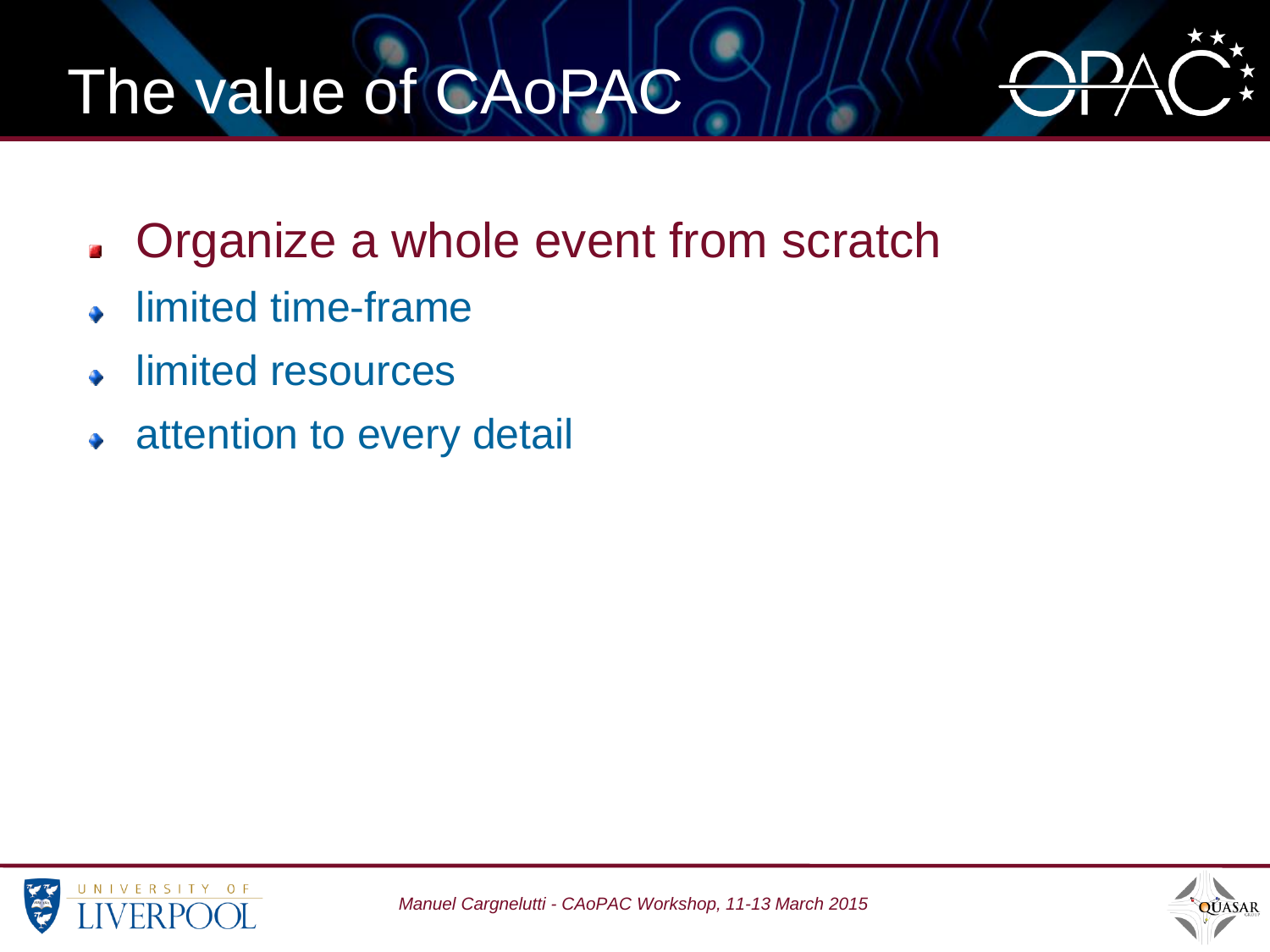## The value of CAoPAC



- Organize a whole event from scratch  $\mathbf{r}$
- limited time-frame
- limited resources
- attention to every detail  $\ddot{\bullet}$
- Organize something of interest  $\overline{\mathbf{z}}$
- no participants  $\rightarrow$  no event!
- Benefit from the content



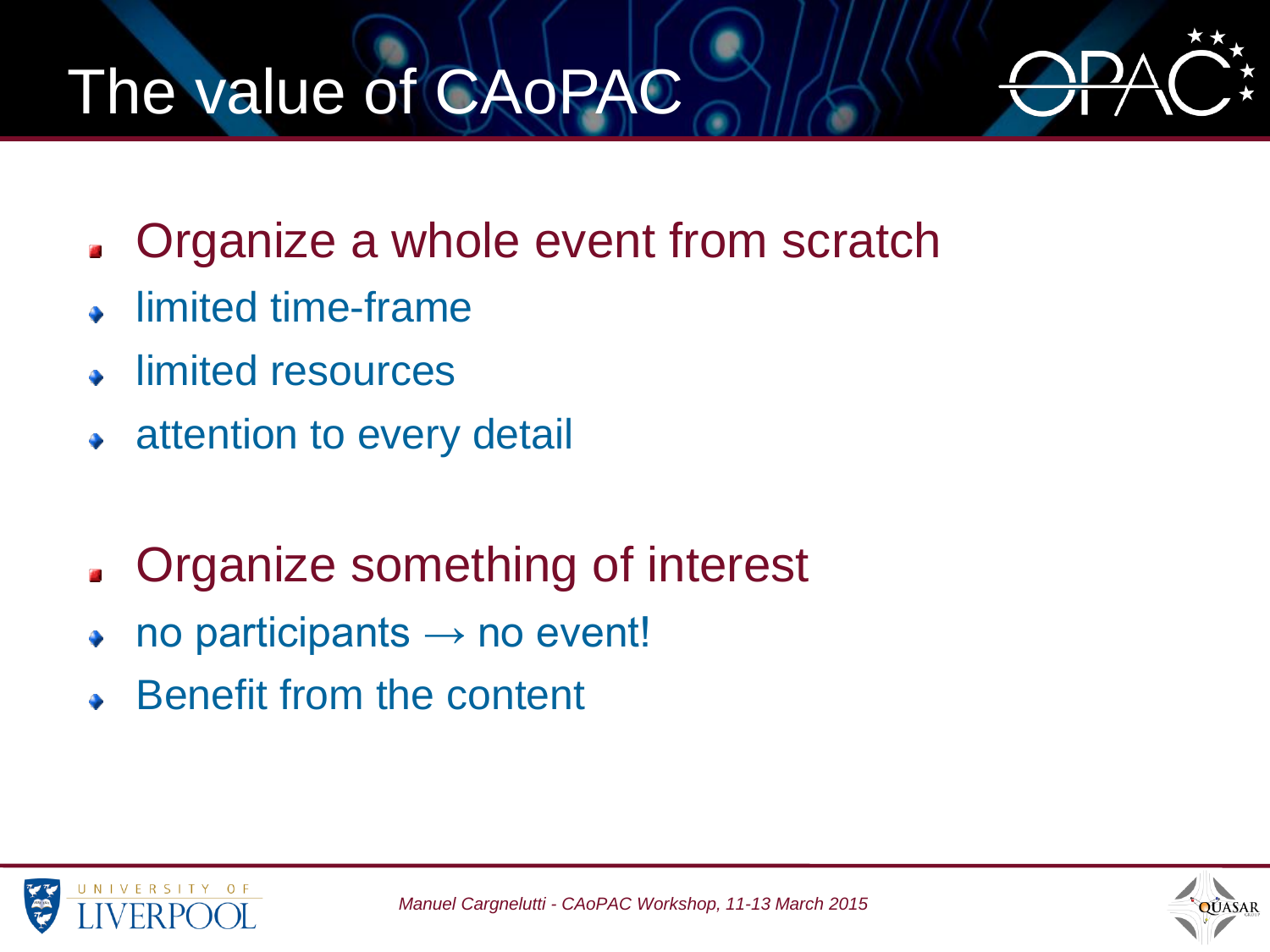



Organizing committee

Meghan McAteer Xiangcheng Chen Laura Torino Michele Carla' Charlotte Roose Marcin Bartosik Xavier Nuel Gavalda' Manuel Cargnelutti



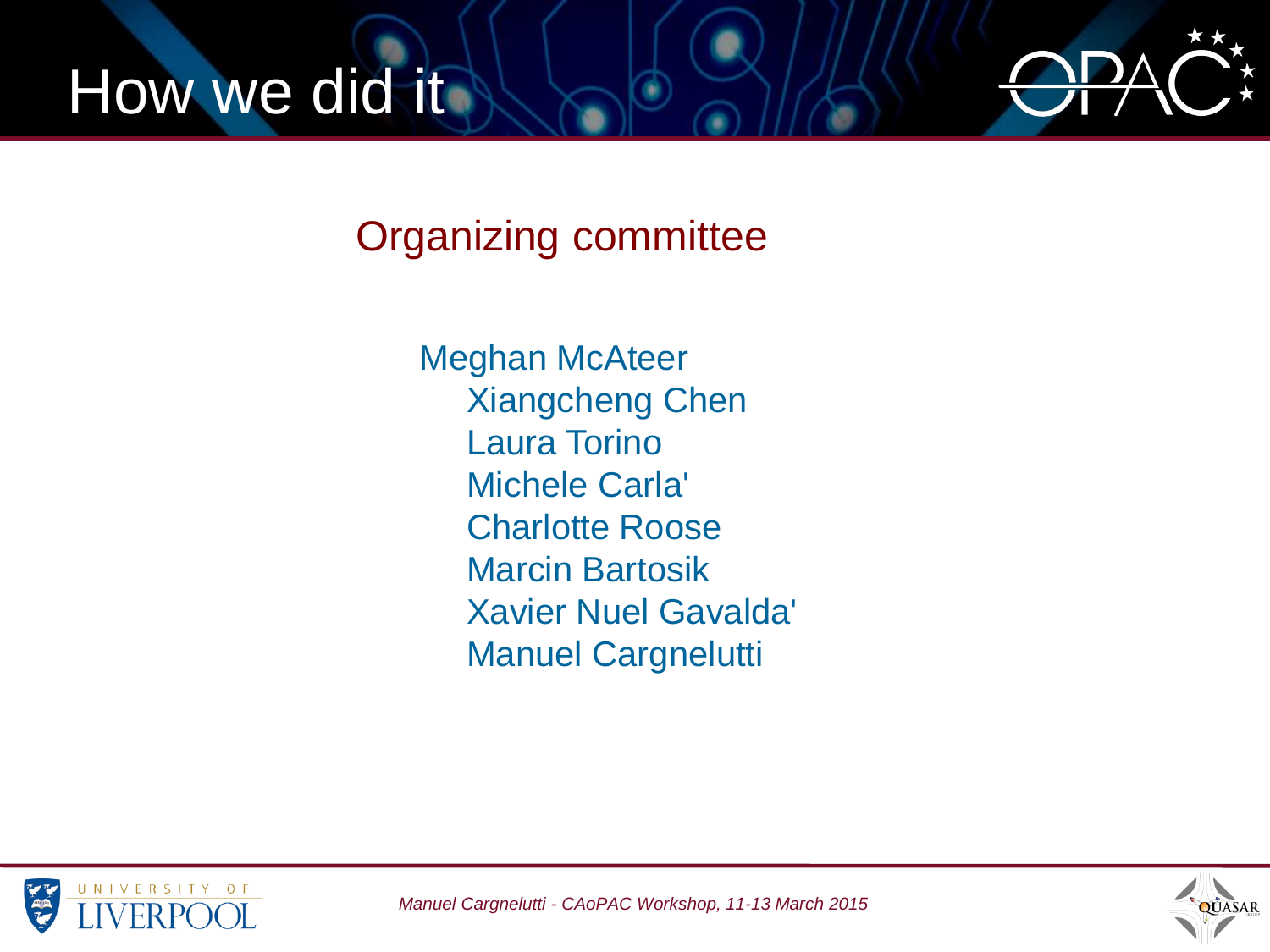



#### Organizing committee

Individual proposals **Discussions Voting** 

### Workshop topic



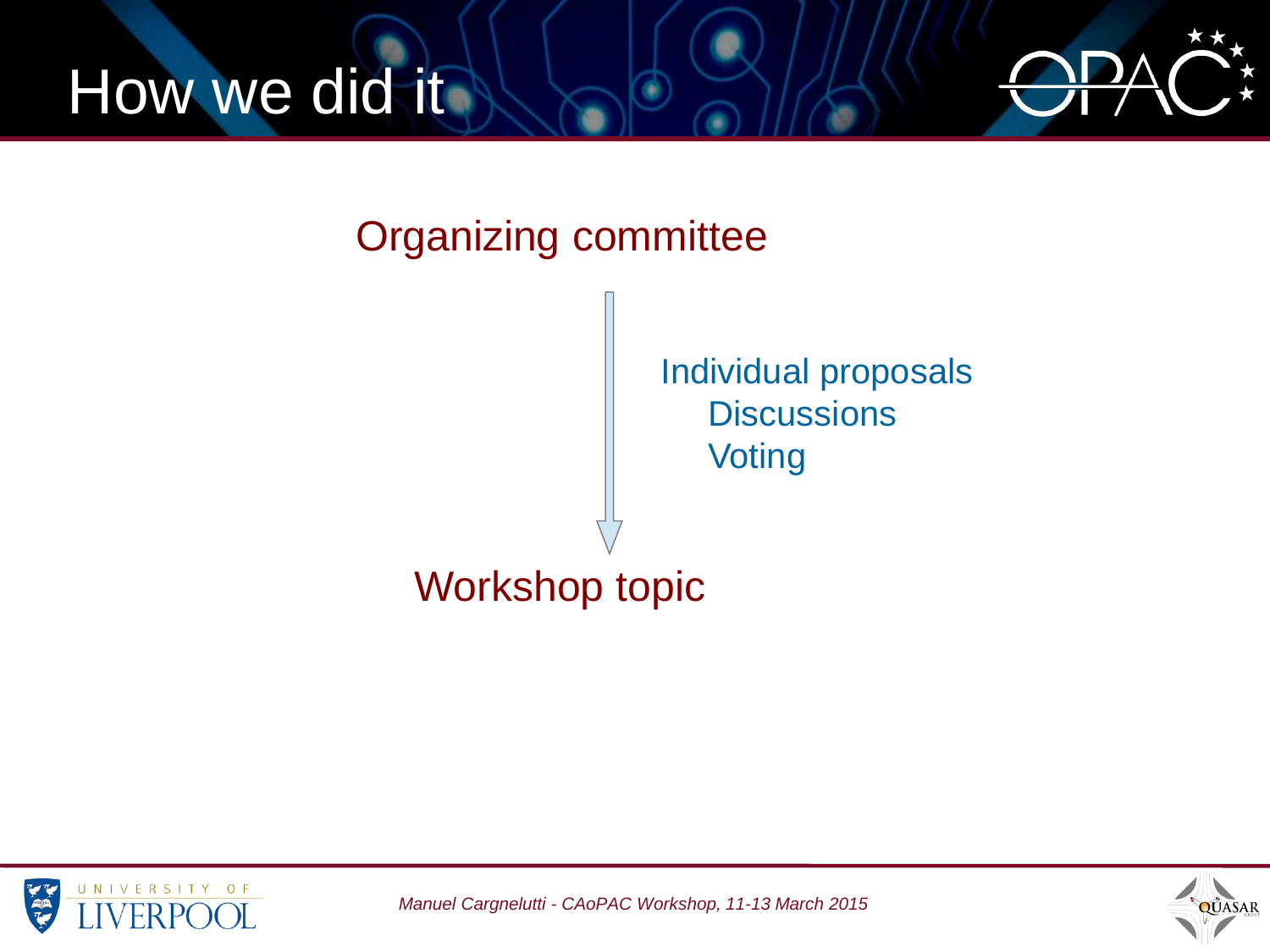



Organizing committee







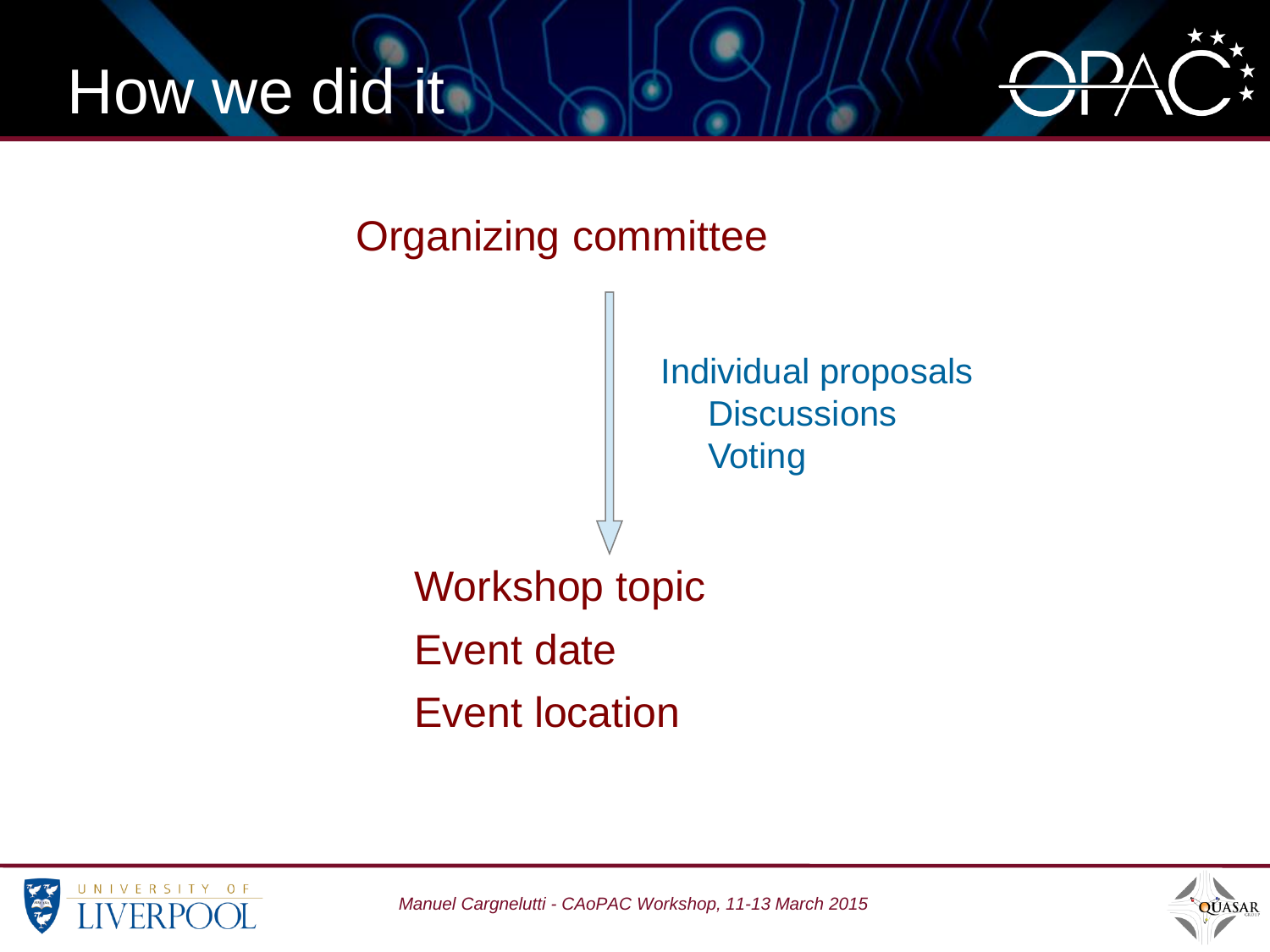



#### Sessions definition

Beam dynamics

Data analysis and control systems interface

**Accelerators** Components design and optimization

Particle physics simulations

**Synchrotron** radiation generation and propagation





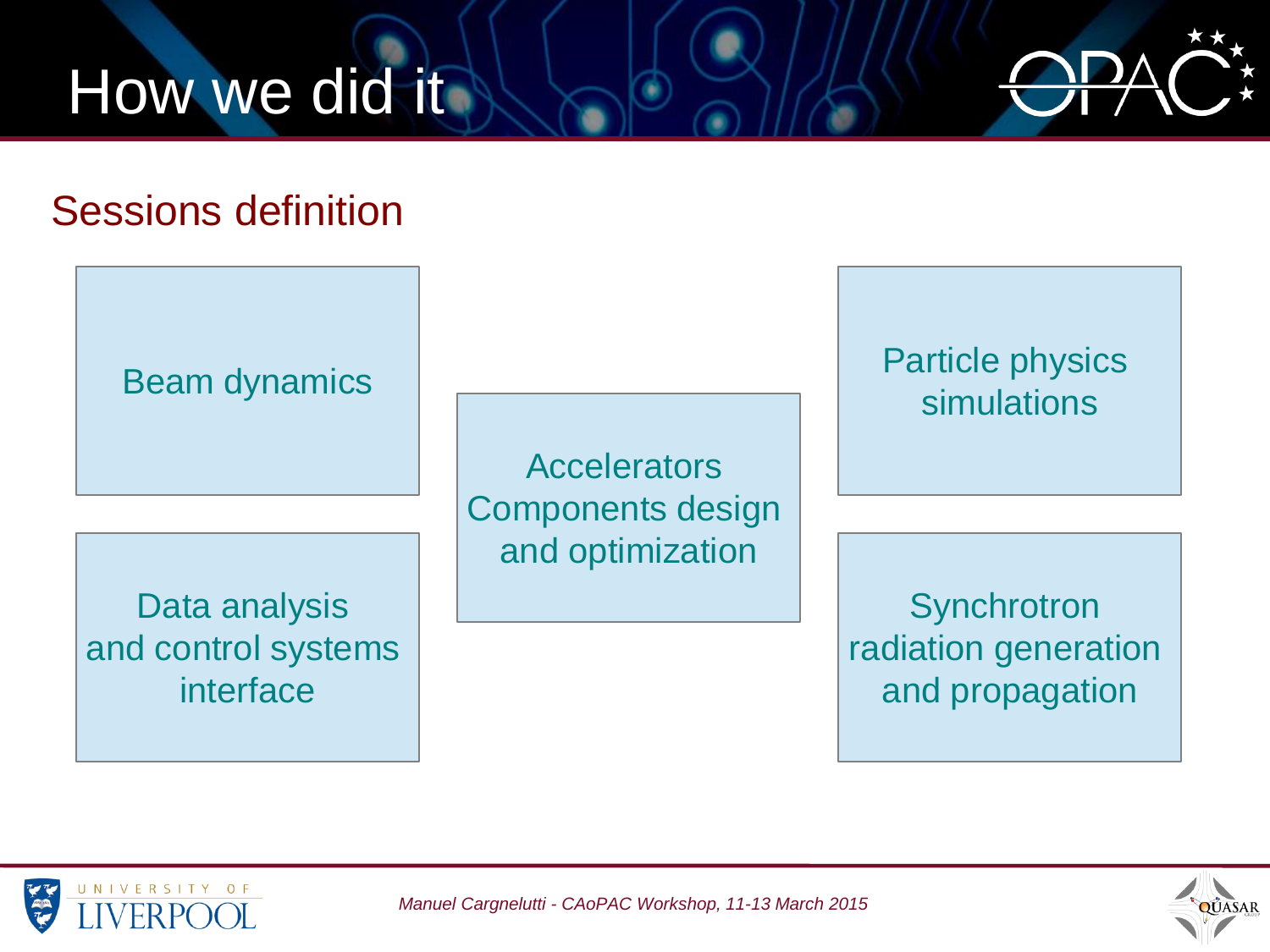



#### Sessions definition





*Manuel Cargnelutti - CAoPAC Workshop, 11-13 March 2015*

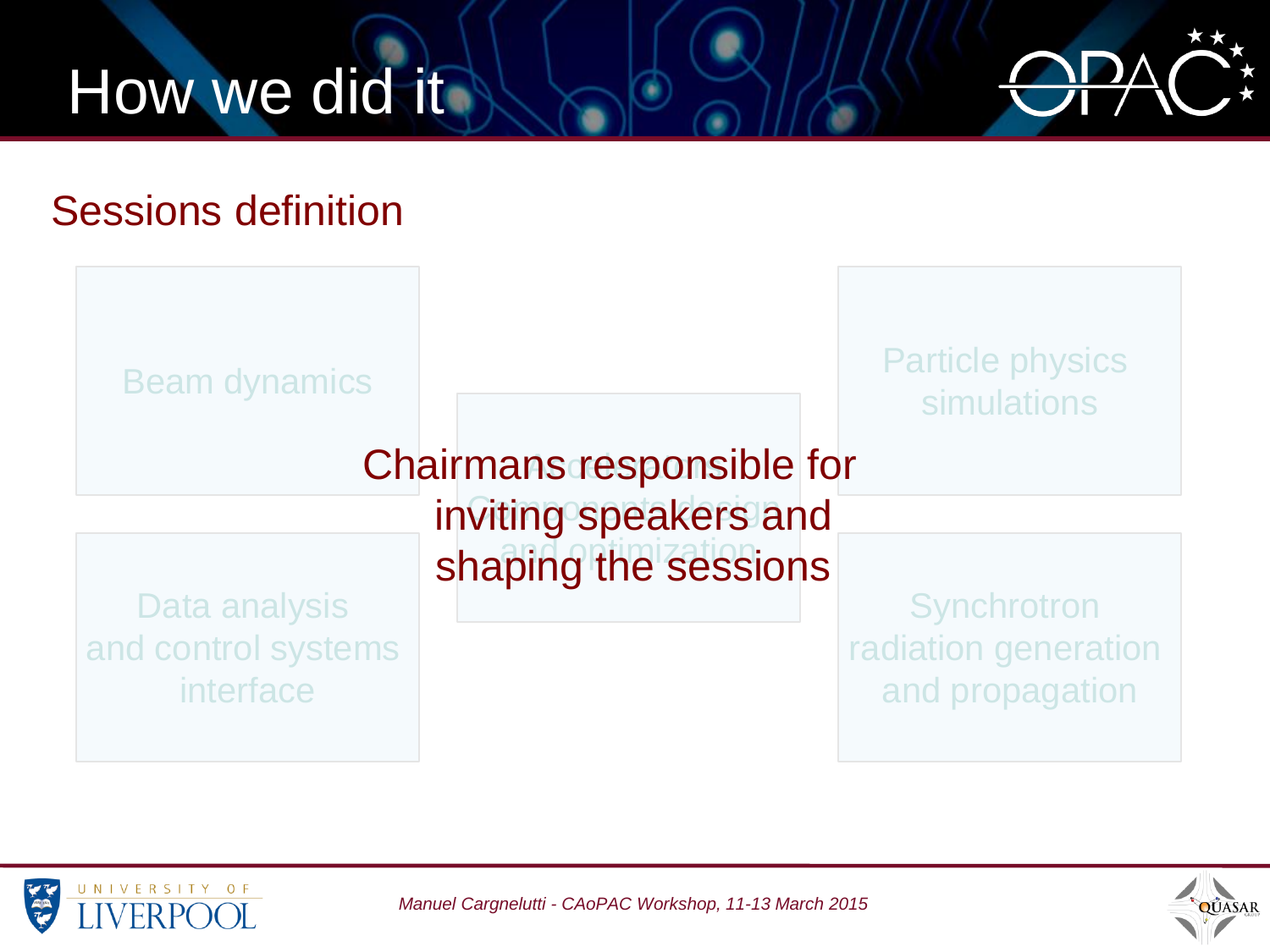### How we did it



#### And then?

Conference venue Accommodation Catering and Special dinner Indico and schedule



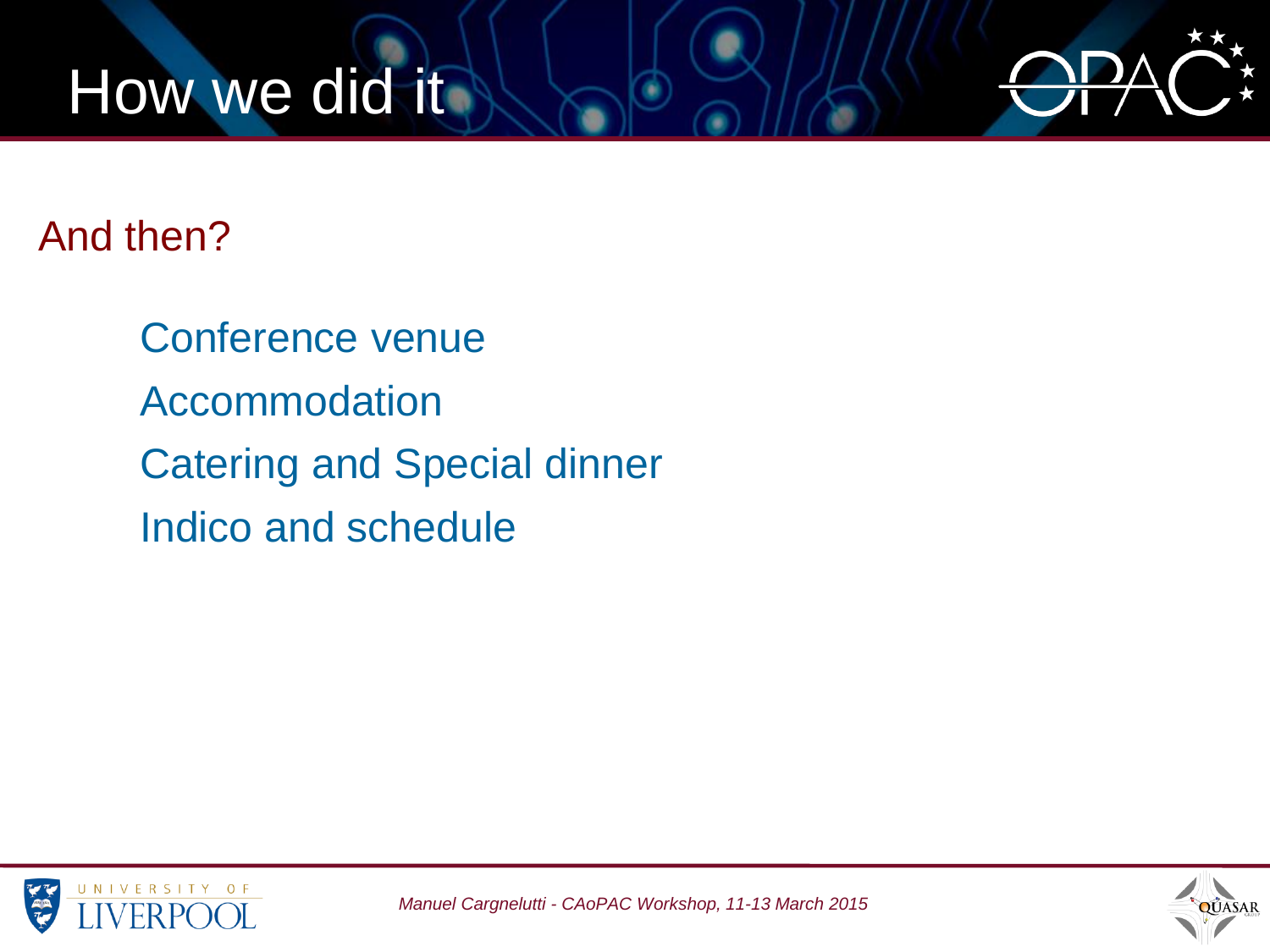### How we did it



And then?

Conference venue Accommodation Catering and Special dinner Indico and schedule

"Are we still within the budget?!"



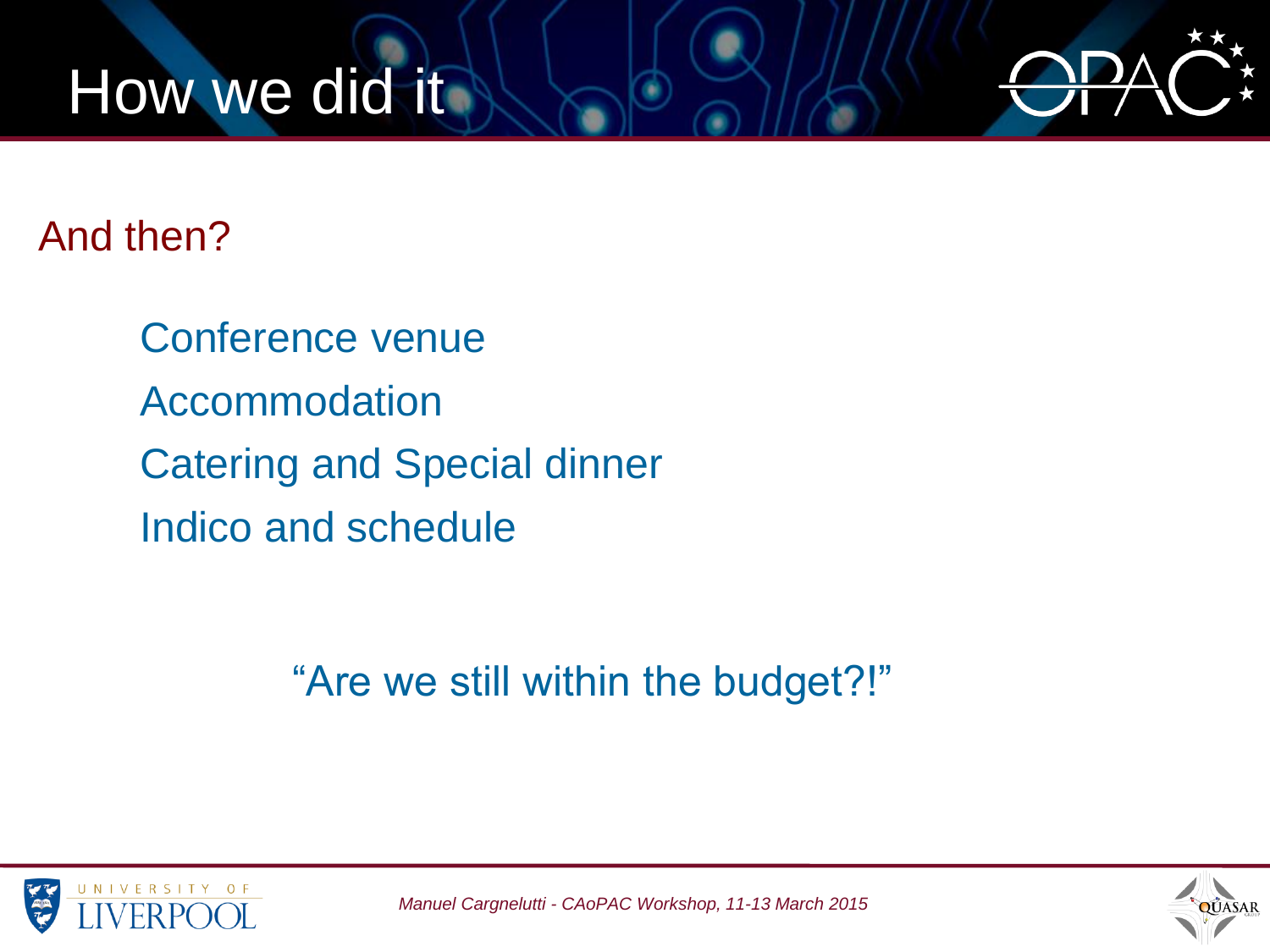### How we did it



- We started more than one year ago
- 11 Skype meetings
- 11 doodle polls
- Emails?
- Lots of energy!

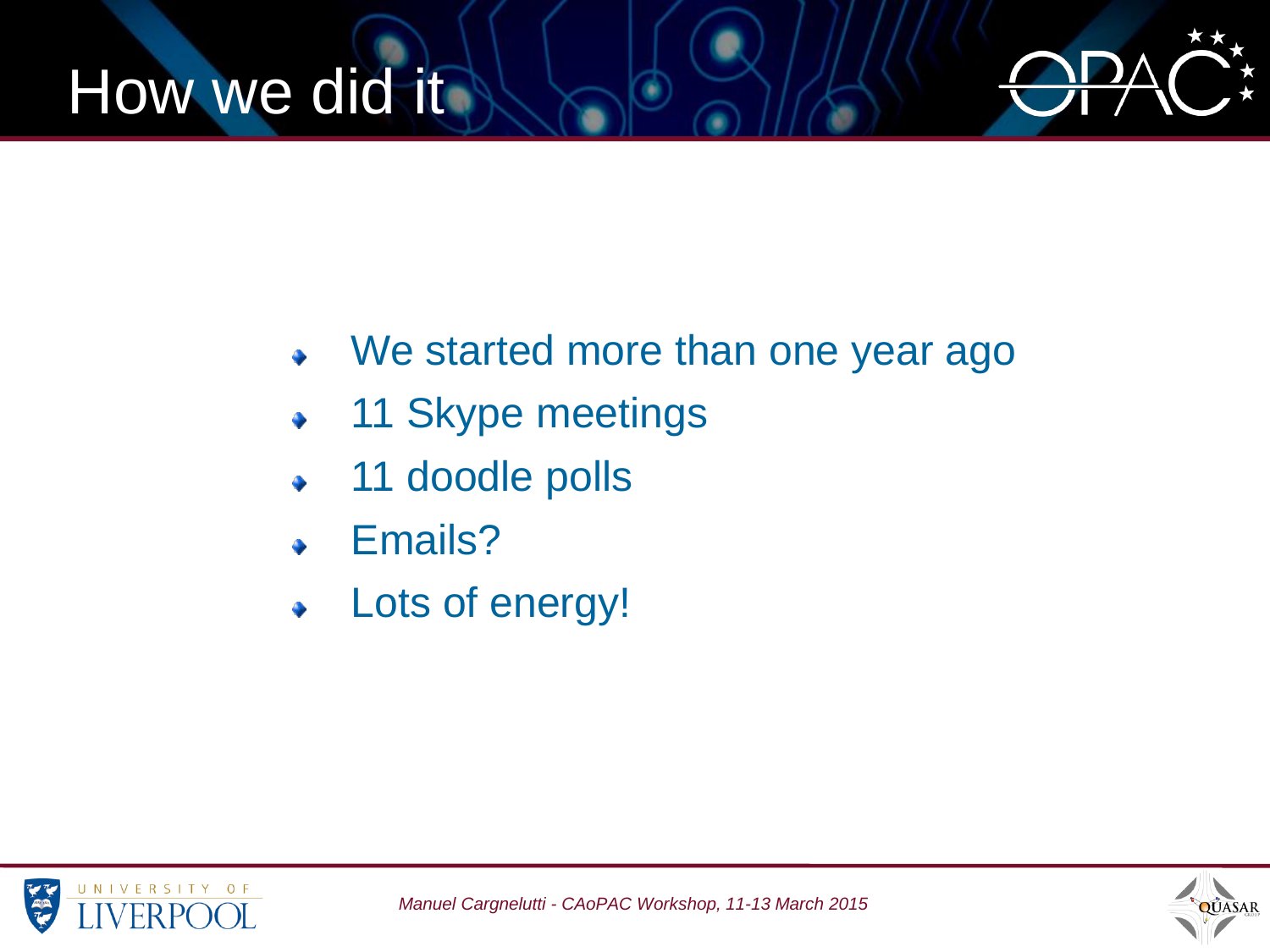### What comes next?

- Symposium "Lasers and Accelerators for Science and Society", Liverpool, UK – 26 June 2015
- Conference on Accelerator Optimization, Seville, Spain, 7-9 October 2015
- Meet the TEAM @ IPAC, USA



ELER